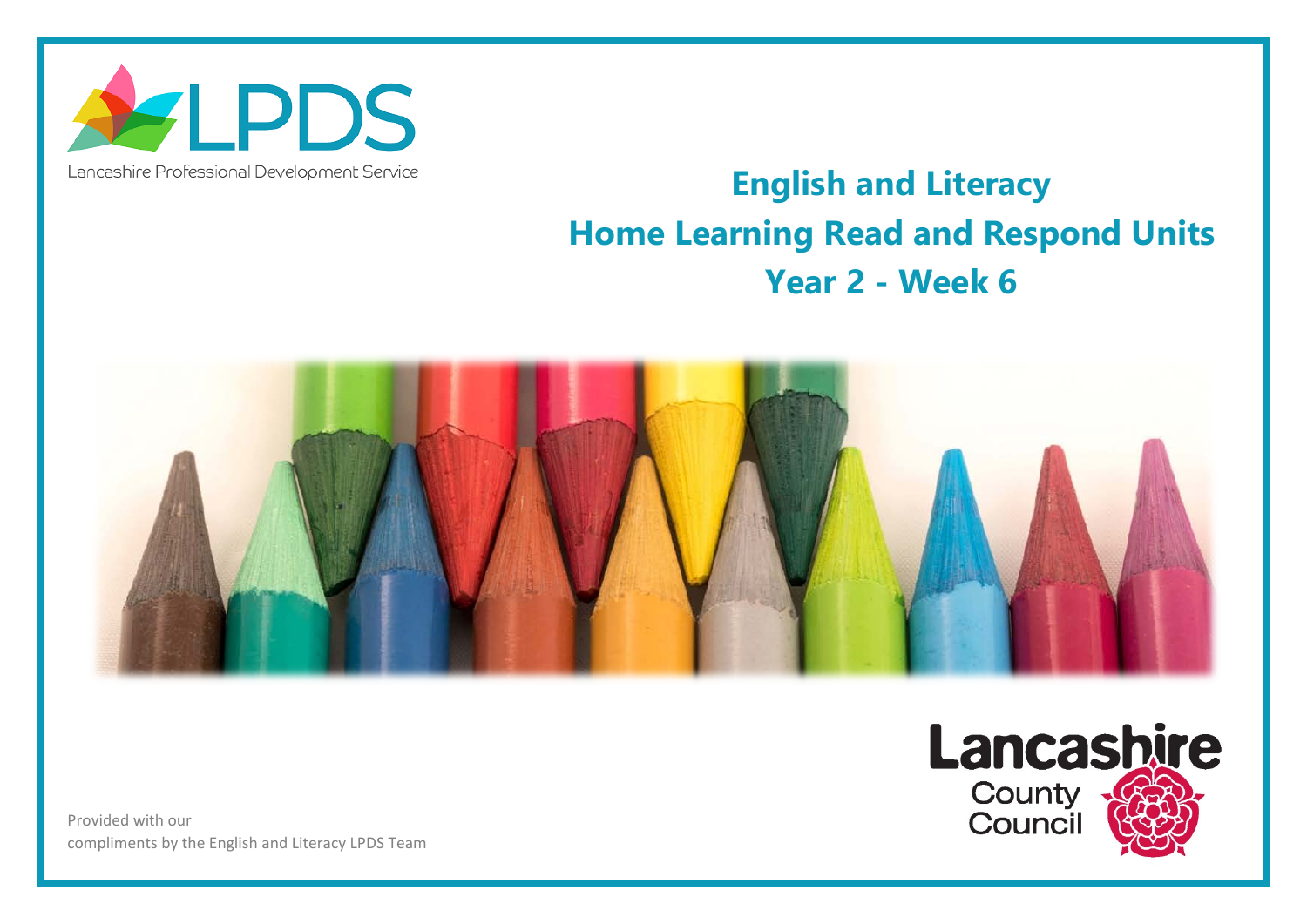

| <b>Week Six</b>       |                               |                           |                          |                          |                              |  |
|-----------------------|-------------------------------|---------------------------|--------------------------|--------------------------|------------------------------|--|
| <b>Year 2</b>         | Day 1                         | Day 2                     | Day 3                    | Day 4                    | Day 5                        |  |
| <b>Focus theme:</b>   | Read RSPB Blackbirds:         | Continue to research      | Continue with your       | Quizzes are very         | Listen to the story of The   |  |
| <b>Amazing birds!</b> | https://www.rspb.org.uk/f     | birds using A-Z Find a    | creation of a set of Top | popular at the moment    | <b>Bird King:</b>            |  |
| (Part 2)              | un-and-learning/for-          | Bird guide on the RSPB    | Trumps cards on birds    | - amongst family and     | https://learnenglishkids.br  |  |
|                       | kids/facts-about-             | website:                  | <b>OR</b>                | groups online. Today     | itishcouncil.org/short-      |  |
| The activities this   | nature/facts-about-           | https://www.rspb.org.     | begin some research in   | you are going to use     | stories/the-bird-king        |  |
| week all require      | birds/about-blackbirds/       | uk/birds-and-             | preparation for a family | your research to write   | Listen again and pause to    |  |
| some research.        | Enjoy the brief film clip of  | wildlife/wildlife-        | quiz on birds!           | your own bird quiz!      | make a list of all the birds |  |
| <b>When following</b> | the blackbird feeding its     | guides/bird-a-z/          | Your theme could be on   |                          | who want to be 'the bird     |  |
| links online, parents | chicks and the audio          | You may choose to         | birds generally, or you  | Take a look at a sample  | king.'                       |  |
| should monitor that   | recording of a blackbird's    | continue researching      | could choose to          | quiz card available from | Retell the story orally to   |  |
| children are          | song. Discuss and marvel      | garden birds or           | research a particular    | the downloadable         | each other. Use time         |  |
| remaining on that     | at each!                      | consider wading birds     | type of bird.            | extract here:            | sequencing words and         |  |
| page only and are     | Look at the webpage RSPB      | or birds of $prey - it's$ |                          | https://www.lovereadi    | phrases to help organise     |  |
| keeping safe online.  | <b>Facts About Birds:</b>     | up to you!                | Look back at some of     | ng4kids.co.uk/book/70    | your retelling, e.g. Once    |  |
|                       | https://www.rspb.org.uk/f     | This time, create some    | the previous web links   | 48/Animal-Quiz-Cards-    | upon a time , first, next,   |  |
| Although activities   | un-and-learning/for-          | Top Trumps cards          | referenced and/or use    | by-Simon-                | after that, later that day,  |  |
| have been provided    | kids/facts-about-             | displaying key facts      | some of the websites     | Tudhope.html             | eventually, finally.         |  |
| each day, it may be   | nature/facts-about-birds/     | about each bird.          | below to help you in     | (You will need to        |                              |  |
| that one activity     | Read the section 'I want to   | You may wish to           | your research:           | register with            | Your challenge today is to   |  |
| (e.g. the creation of | learn about ' and use the     | include subheadings       |                          | LoveReading4Kids to      | write your own version of    |  |
| Top Trumps cards)     | links to read more            | such as:                  | <b>Birds of prey</b>     | view the extract.        | The Bird King! Replace       |  |
| particularly enthuses | information about the         | Picture/diagram           | https://www.rspb.org.u   | Membership is free).     | the parakeet, toucan,        |  |
| your child and they   | robin, house sparrow,         | Population                | k/fun-and-learning/for-  |                          | macaw etc. with your         |  |
| wish to pursue this   | chaffinch and blue tit.       | <b>Size</b>               | kids/facts-about-        | Using your research      | choice of birds. Perhaps     |  |
| over more than one    | Note how each set of          | Wingspan                  | nature/facts-about-      | from yesterday, write a  | you could include some       |  |
| day. Prepare to be    | information is written like a | Number of eggs            | birds/arent-birds-of-    | quiz similar to that     | birds that you have          |  |
| flexible!             | series of clues, similar to a | <b>Diet</b>               | prey-brilliant/          | shown in the extract     | researched earlier this      |  |
|                       | riddle, e.g.                  | One/two sentences         |                          | above.                   | week!                        |  |
|                       | I see a bird with a chest of  | about the bird or an      |                          |                          |                              |  |
|                       | red,                          | amazing fact.             |                          |                          |                              |  |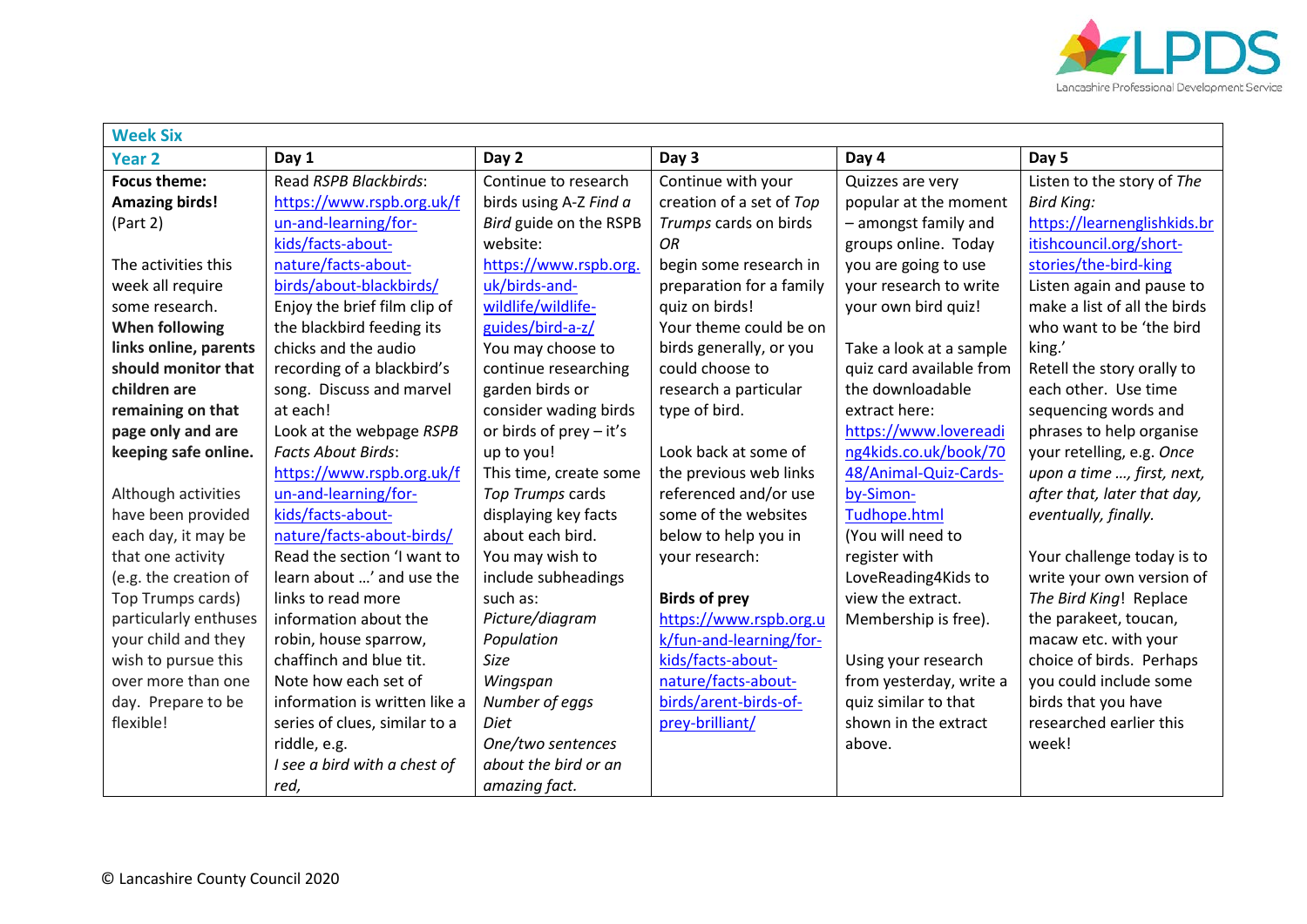

|  | With black and white wings<br>and grey on its head<br>It's a chaffinch!<br>Your task today is to write<br>a riddle(s) for other garden<br>birds. Your riddle doesn't<br>have to rhyme and can<br>include other information<br>as well as appearance.<br>E.g.<br>I see a bird that sings<br>nearly all year round.<br>It eats worms, seeds, fruit,<br>insects and other<br>invertebrates.<br>Some think it is cute, but it<br>will defend its territory.<br>It is famous for its red<br>breast.<br>What is it?<br>It's a robin!<br>Use the A-Z Find a Bird<br>guide on the RSPB website<br>to find key information on<br>your chosen garden bird(s).<br>Adult support will be<br>required to read some of<br>the information here. | Colour your pictures<br>and make your cards<br>as presentable as<br>possible!<br>If you make a few<br>cards, you could even<br>play your Top Trumps<br>bird game with your<br>family! | <b>Emperor Penguins</b><br>https://www.natgeokid<br>s.com/uk/discover/ani<br>mals/birds/emperor-<br>penguins/<br><b>Puffins</b><br>https://www.natgeokid<br>s.com/uk/discover/ani<br>mals/birds/puffin-facts/<br><b>Ostriches</b><br>https://www.natgeokid<br>s.com/uk/discover/ani<br>mals/birds/ostrich-<br>facts/<br>Collect key facts on<br>sticky notes or smaller<br>pieces of paper. You<br>will be using these<br>tomorrow to write your<br>quiz! | Try to include a variety<br>of questions, including<br>multiple choice and<br>true/false questions.<br>You may even notice<br>the last question is a<br>riddle!<br>Test out your quiz on<br>your family taking on<br>the role of quiz master<br>yourself!<br>Perhaps you could even<br>send your quiz to your<br>friends or teacher! | <b>Points to consider:</b><br>Why might each bird think<br>that they should be the<br>bird king? You could use<br>this to highlight some of<br>the birds' special features,<br>just as the birds do in the<br>original $(0:24 - 0:45$ mins).<br>Think carefully about the<br>bird which might replace<br>the eagle. Which other<br>large bird or bird of prey<br>might fly so high?<br>Think carefully about<br>which bird might replace<br>the sparrow. Which other<br>small bird could fly under<br>the larger bird's wing?<br>Talk about your ideas and<br>your plan with an adult.<br>Practise each of your<br>sentences out loud before<br>you write. Remember to<br>keep reading through your |
|--|-----------------------------------------------------------------------------------------------------------------------------------------------------------------------------------------------------------------------------------------------------------------------------------------------------------------------------------------------------------------------------------------------------------------------------------------------------------------------------------------------------------------------------------------------------------------------------------------------------------------------------------------------------------------------------------------------------------------------------------|---------------------------------------------------------------------------------------------------------------------------------------------------------------------------------------|-----------------------------------------------------------------------------------------------------------------------------------------------------------------------------------------------------------------------------------------------------------------------------------------------------------------------------------------------------------------------------------------------------------------------------------------------------------|--------------------------------------------------------------------------------------------------------------------------------------------------------------------------------------------------------------------------------------------------------------------------------------------------------------------------------------|-----------------------------------------------------------------------------------------------------------------------------------------------------------------------------------------------------------------------------------------------------------------------------------------------------------------------------------------------------------------------------------------------------------------------------------------------------------------------------------------------------------------------------------------------------------------------------------------------------------------------------------------------------------------------------------------------------|
|  | https://www.rspb.org.uk/b<br>irds-and-wildlife/wildlife-<br>guides/bird-a-z/                                                                                                                                                                                                                                                                                                                                                                                                                                                                                                                                                                                                                                                      |                                                                                                                                                                                       |                                                                                                                                                                                                                                                                                                                                                                                                                                                           |                                                                                                                                                                                                                                                                                                                                      | writing to check it makes<br>sense and to check for<br>spelling and punctuation.                                                                                                                                                                                                                                                                                                                                                                                                                                                                                                                                                                                                                    |
|  |                                                                                                                                                                                                                                                                                                                                                                                                                                                                                                                                                                                                                                                                                                                                   |                                                                                                                                                                                       |                                                                                                                                                                                                                                                                                                                                                                                                                                                           |                                                                                                                                                                                                                                                                                                                                      |                                                                                                                                                                                                                                                                                                                                                                                                                                                                                                                                                                                                                                                                                                     |